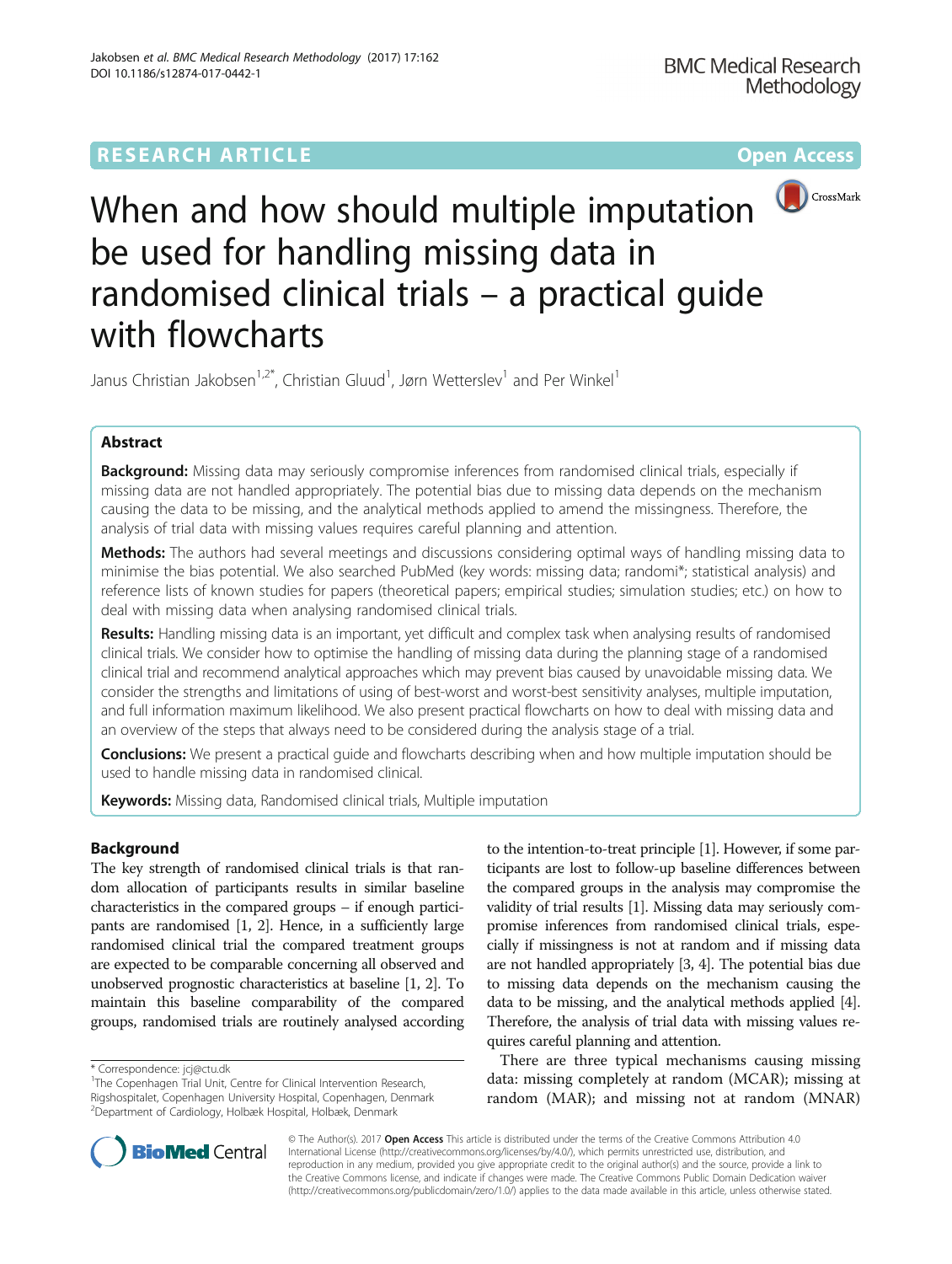[[3](#page-9-0)–[5\]](#page-9-0). The mechanism causing missing data may depend neither on observed data nor on the missing data [[4, 5](#page-9-0)]. Then data are said to be missing completely at random (MCAR) [\[4](#page-9-0), [5](#page-9-0)]. MCAR causes enlarged standard errors due to the reduced sample size, but does not cause bias ('systematic error' that is overestimation of benefits and underestimation of harms) [\[4\]](#page-9-0). In this situation, the incomplete datasets are representative for the entire dataset [\[4](#page-9-0)]. More often the mechanism of missingness may depend on the observed data [[4\]](#page-9-0). If it only depends on the observed data, then the missing data are missing at random (MAR) given the observed data [[4\]](#page-9-0). MAR allows prediction of the missing values based on the participants with complete data [[4\]](#page-9-0). If the mechanism depends on the missing data, and this dependency remains even given the observed data, then data are classified as missing not at random (MNAR) [[4, 5](#page-9-0)]. The MAR and MNAR conditions cannot be distinguished based on the observed data because by definition the missing data are unknown and it can therefore not be assessed if the observed data can predict the unknown data [\[4](#page-9-0), [5](#page-9-0)].

In the presence of MAR, methods such as multiple imputation or full information direct maximum likelihood may lead to unbiased results. However, the MAR assumption may not always be clinically plausible [\[4](#page-9-0)]. Therefore, sensitivity analyses are often needed to assess the potential impact that MNAR may have on the estimated results [[3, 6\]](#page-9-0).

Based on group discussions, review of included papers on this topic, and our personal experience in analysing results of randomised clinical trials, we here present a practical guide with flowcharts on how to deal with missing data when analysing results of randomised clinical trials. We divide our presentation into two sections, of which one is concerned with the planning stage of a randomised clinical trial, while the other focuses on analytical approaches which may prevent bias caused by missing data. We describe the most valid methods used to handle MAR data and proper use of sensitivity analyses to handle MNAR data.

# Methods

The author group had several meetings and discussions considering optimal ways of handling missing data to minimise the potential bias. We studied relevant previous studies based on searches of the literature. We searched the reference lists of known studies for papers (theoretical papers; empirical studies; simulation studies; etc.) on how to deal with missing data when analysing randomised clinical trials. We also searched PubMed (last search 14th September 2017) identifying 166 studies using the key words 'missing data', 'randomi\*', and 'statistical analysis').

# Results

## The planning stage of a randomised clinical trial

To prevent the occurrence of missing data, a randomised trial must be planned in every detail to reduce the risks of missing data [[3](#page-9-0), [6](#page-9-0)]. Before randomisation, the participants' registration numbers and values of stratification variables should be registered and relevant practical measures ought to be used to limit missingness of key data items. As further steps to prevent missing values we suggest the following three essential components:

- 1. Before the randomisation begins all statistical analyses should be specified in detail and a statistical analysis plan should be available at a website, registered (for example, at [clinicaltrials.gov](http://clinicaltrials.gov)), or ideally peer-reviewed and published [[7](#page-9-0)]. The statistical analysis plan can either be part of the protocol or a separate document. These steps towards transparency help people declare their preconceived ideas for the statistical analysis, including how to prevent missing data and how to handle missing data [\[7](#page-9-0)–[10\]](#page-9-0).
- 2. Key data items should be identified in the statistical analysis plan of the protocol and missingness of these items should be planned to be flagged during data entry, so it is possible during the trial to monitor the extent of the missing data and to intervene and prevent the missingness if possible. Such monitoring and corrective actions need to be described in the data management plan of the trial [[7](#page-9-0)].
- 3. The procedures necessary to prevent missing key data items should be described in the protocol, and the person(s) responsible for dealing with these problems should be identified so these procedures may be used during the trial period.

Relevant practical measures aiming at limiting missing key data items will vary from trial to trial, and specific recommendations should be tailored for each trial. It must be stressed that limiting the missingness of key data items is crucial and will often be more important than choosing validly between different statistical methods used to deal with missing data.

# The analysis stage of a randomised clinical trial General principles when analysing trial data

The analyses necessitated by the statistical analysis plan may be broken down into a set of regression analyses each including one or more pairwise comparisons of interventions (for example, experimental drug versus placebo). Each regression analysis has a single dependent (outcome) variable (single value regression analysis). When longitudinal data are analysed, a panel of outcomes contains values of the same quantity, but measured at different times relative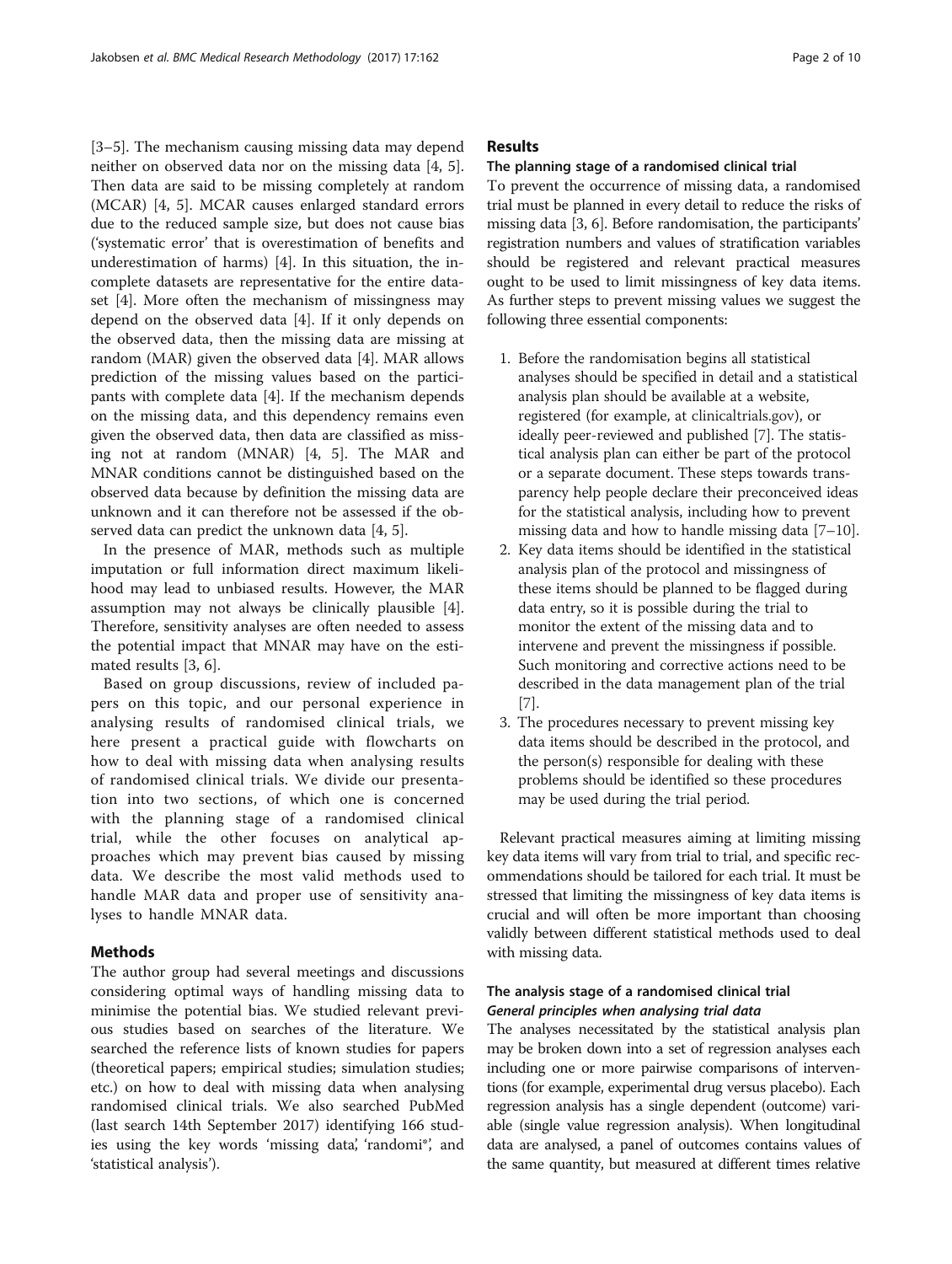to the time of the participants' randomisation, and any exceptions from the pre-planned timing should be noted and discussed. The primary regression analyses should only include as covariates an intervention indicator (for example, experimental drug versus placebo), the protocol specified stratification variables (for example, centre, sex, age), and the baseline value of the dependent variable (if it is a continuous dependent variable) [\[11](#page-9-0), [12\]](#page-9-0). This implies a considerable simplification of the missing value problem and implies that quite simple and theoretically sound methods may often be applied. Using these principles, we will address the single value regression analysis in the following.

# Methods to handle missing data

When data are ready to be analysed, it should be thoroughly assessed, based on inspection of the data, whether statistical methods ought to be used to handle missing data. Bell et al. aimed to assess the extent and handling of missing data in randomised clinical trials published between July and December 2013 in the BMJ, JAMA, Lancet, and New England Journal of Medicine [\[13\]](#page-9-0). 95% of the 77 identified trials reported some missing outcome data. The most commonly used method to handle missing data in the primary analysis was complete case analysis (45%), single imputation (27%), model-based methods (for example, mixed models or generalised estimating equations) (19%), and multiple imputation (8%) [[13\]](#page-9-0).

## Complete case analysis

Complete case analysis is statistical analysis based on participates with a complete set of outcome data. Participants with any missing data are excluded from analysis. As described in the introduction, if the missing data are MCAR the complete case analysis will have a reduced statistical power due to the reduced sample size, but the observed data will not be biased [[4\]](#page-9-0). When missing data are not MCAR, the complete case analysis estimate of the intervention effect might be based, i.e., there will often be a risk of overestimation of benefit and underestimation of harm [[5, 14](#page-9-0)–[17](#page-9-0)]. Please see the section 'Should multiple imputation be used to handle missing data?' for a more detailed discussion of the potential validity if the complete case analysis is applied.

# Single imputation

When using single imputation, missing values are replaced by a value defined by a certain rule [\[5](#page-9-0)]. There are many forms of single imputation, for example, last observation carried forward (a participant's missing values are replaced by the participant's last observed value), worst observation carried forward (a participant's missing values are replaced by the participant's worst observed value), and simple mean imputation [[5](#page-9-0)]. In simple mean imputation, missing values are replaced by

the mean for that variable [[5\]](#page-9-0). Using single imputation often result in an underestimation of the variability because each unobserved value carries the same weight in the analysis as the known, observed values [[5\]](#page-9-0). The validity of single imputation does not depend on whether data are MCAR; single imputation rather depend on specific assumptions that the missing values, for example are identical to the last observed value [[5](#page-9-0)]. These assumptions are often unrealistic and single imputation is therefore often a potentially biased method and should be used with great caution [\[5](#page-9-0), [18](#page-9-0), [19](#page-9-0)].

# Multiple imputation

Multiple imputation has been shown to be a valid general method for handling missing data in randomised clinical trials, and this method is available for most types of data [[4, 18](#page-9-0)–[22](#page-9-0)]. We will in the following sections describe when and how multiple imputation should be used.

# Should multiple imputation be used to handle missing data?

# Reasons why multiple imputation should not be used to handle missing data

Is it valid to ignore missing data? Analysis of observed data (complete case analysis) ignoring the missing data is a valid solution in three circumstances.

a) Complete case analysis may be used as the primary analysis if the proportions of missing data are below approximately 5% (as a rule of thumb) and it is implausible that certain patient groups (for example, the very sick or the very 'well' participants) specifically are lost to follow-up in one of the compared groups [\[23,](#page-9-0) [24\]](#page-9-0). In other words, if the potential impact of the missing data is negligible, then the missing data may be ignored in the analysis [[23](#page-9-0), [24](#page-9-0)]. Best-worst and worst-best case sensitivity analyses [[24](#page-9-0), [25](#page-9-0)] may be used if in doubt: first a 'best-worst-case' scenario dataset is generated where it is assumed that all participants lost to follow-up in one group (referred to as group 1) have had a beneficial outcome (for example, had no serious adverse event); and all those with missing outcomes in the other group (group 2) have had a harmful outcome (for example, have had a serious adverse event) [[23](#page-9-0), [24](#page-9-0)]. Then a 'worst-best-case' scenario dataset is generated where it is assumed that all participants lost to follow-up in group 1 have had a harmful outcome; and that all those lost to follow-up in group 2 have had a beneficial outcome [\[23,](#page-9-0) [24\]](#page-9-0). If continuous outcomes are used, then a 'beneficial outcome' might be the group mean plus 2 standard deviations (or 1 standard deviation) of the group mean, and a 'harmful outcome' might be the group mean minus 2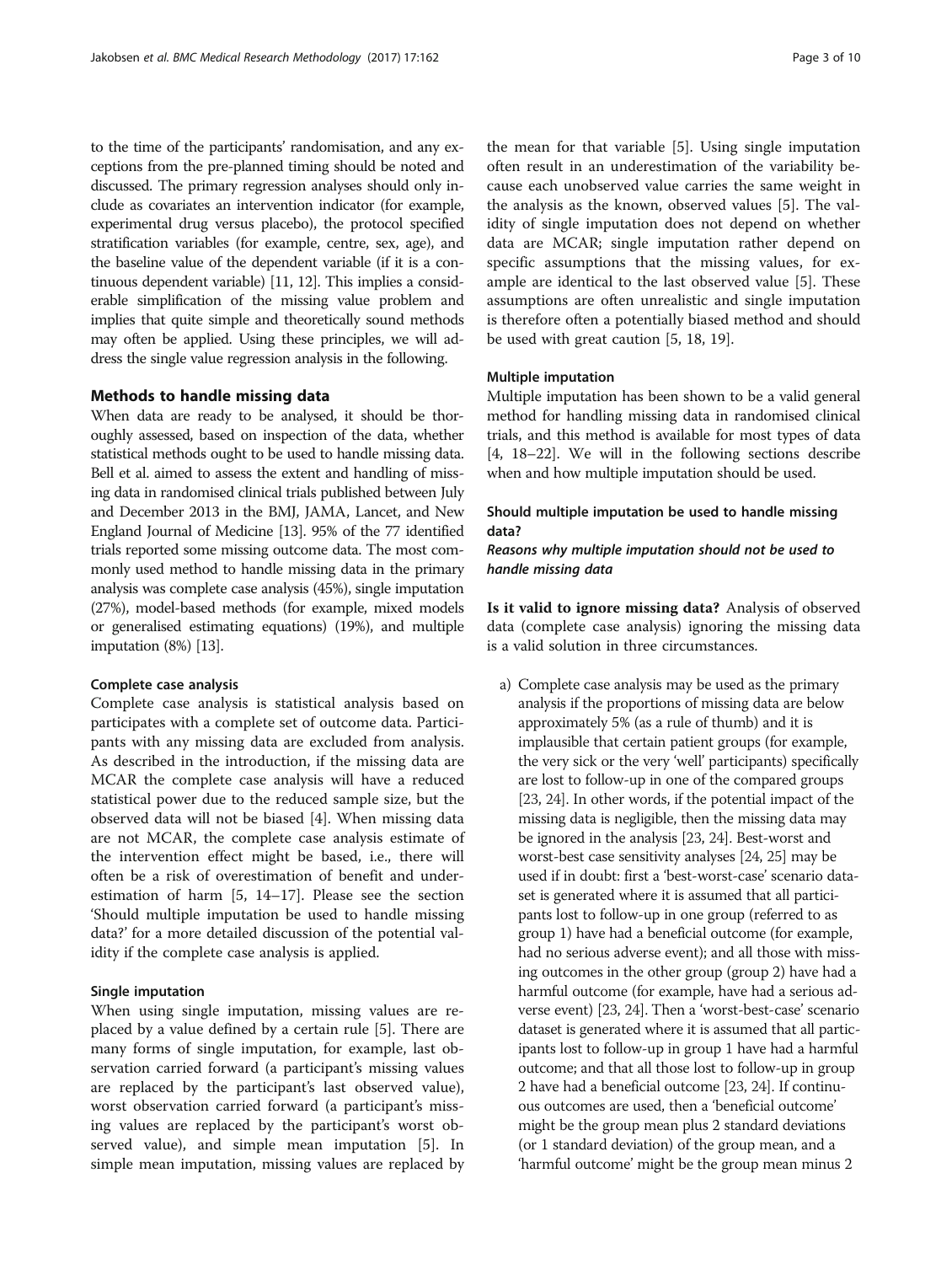standard deviations (or 1 standard deviation) of the group mean [\[23,](#page-9-0) [24](#page-9-0)]. For dichotomised data, these best-worst and worst-best case sensitivity analyses will then show the range of uncertainty due to missing data, and if this range does not give qualitatively contradicting results, then the missing data may be ignored. For continuous data imputation with 2 SD will represent a possible range of uncertainty given 95% of the observed data (if normally distributed).

- b) If only the dependent variable has missing values and auxiliary variables (variables not included in the regression analysis, but correlated with a variable with missing values and/or related to its missingness) are not identified, complete case analysis may be used as the primary analysis and no specific methods ought to be used to handle the missing data [\[20](#page-9-0)]. No additional information will be obtained by, for example, using multiple imputation [\[20](#page-9-0)] but the standard errors may increase due to the uncertainty introduced by the multiple imputation [\[20](#page-9-0)].
- c) As mentioned above (see Methods to handle missing data), it would also be valid just to perform complete case analysis if it is relatively certain that the data are MCAR (see Introduction). It is relatively rare that it is certain that the data are MCAR. It is possible to test the hypothesis that the data are MCAR with Little's test [\[1](#page-9-0)], but it may be unwise to build on tests that turned out to be insignificant. Hence, if there is reasonable doubt if the data are MCAR, even if Little's test is insignificant (fail to reject the null hypothesis that data is MCAR), then MCAR should not be assumed.

Are the proportions of missing data too large? If large proportions of data are missing it ought to be considered just to report the results of the complete case analysis and then clearly discuss the resulting interpretative limitations of the trial results. If multiple imputations or other methods are used to handle missing data it might indicate that the results of the trial are confirmative, which they are not if the missingness is considerable. If the proportions of missing data are very large (for example, more than 40%) on important variables, then trial results may only be considered as hypothesis generating results [[26\]](#page-9-0). A rare exception would be if the underlying mechanism behind the missing data can be described as MCAR (see paragraph above).

Do the MCAR and the MAR assumption both seem implausible? If the MAR assumption seems implausible based on the characteristics of the missing data, then trial results will be at risk of biased results due to 'incomplete outcome data bias' [\[27](#page-9-0)] and no statistical

method can with certainty take account of this potential bias [[4, 5\]](#page-9-0). The validity of methods used to handle MNAR data require certain assumptions that cannot be tested based on observed data. Best-worst and worstbest case sensitivity analyses may show the full theoretical range of uncertainty and conclusions ought to be related to this range of uncertainty. The limitations of the analyses should be thoroughly discussed and considered.

Is the outcome variable with missing values continuous and is the analytical model complicated (e.g. with interactions)? In this situation, one may consider using the direct maximum likelihood method to avoid the problems of model compatibility between the analytical model and the multiple imputation model where the former is more general than the latter. In general, direct maximum likelihood methods may be used, but to our knowledge commercially available methods are at present only available for continuous variables.

# When and how to use multiple imputations

If none of the 'Reasons why multiple imputation should not be used to handle missing data' from above is fulfilled, then multiple imputation could be used. Various procedures have been suggested in the literature over the last several decades to deal with missing data [\[22](#page-9-0)]. We have outlined the above-mentioned considerations of statistical methods to handle missing data in Fig. [1](#page-4-0).

Multiple imputation originated in the early 1970s, and has gained increasing popularity over the years [\[22](#page-9-0)]. Multiple imputation is a simulation-based statistical technique for handling missing data [\[7](#page-9-0)]. Multiple imputation consists of three steps:

- 1. Imputation step. An 'imputation' generally represents one set of plausible values for missing data – multiple imputation represents multiple sets of plausible values [[7](#page-9-0)]. When using multiple imputation, missing values are identified and are replaced by a random sample of plausible values imputations (completed datasets). Multiple completed datasets are generated via some chosen imputation model [[22](#page-9-0)]. Five imputed datasets have traditionally been suggested to be sufficient on theoretical grounds, but 50 datasets (or more) seem preferable to reduce sampling variability from the imputation process [[4](#page-9-0), [21](#page-9-0), [22\]](#page-9-0).
- 2. Completed-data analysis (estimation) step. The desired analysis is performed separately for each dataset that is generated during the imputation step [[22](#page-9-0)]. Hereby, for example, 50 analysis results are constructed.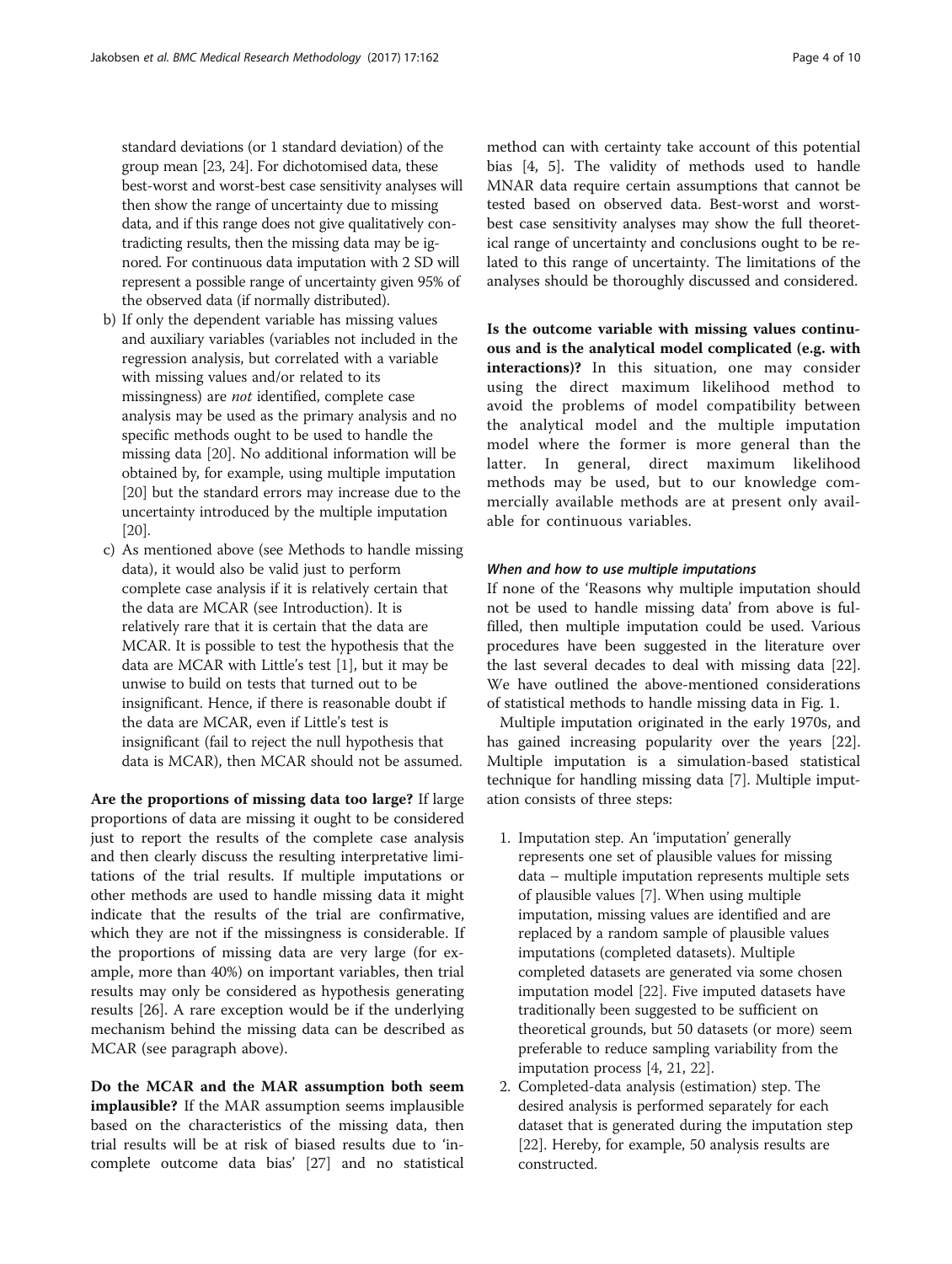

<span id="page-4-0"></span>

3. Pooling step. The results obtained from each completeddata analyses are combined into a single multipleimputation result [\[22](#page-9-0)]. There is no need to conduct a weighted meta-analysis as all say 50 analysis results are considered to have the same statistical weight.

It is of great importance that there is either compatibility between the imputation model and the analysis model or the imputation model is more general than the analysis model (for example, that the imputation model includes more independent covariates than the analysis model) [[28](#page-9-0)]. For example, if the analysis model has significant interactions, then the imputation model should include them as well [[28](#page-9-0)], if the analysis model uses a transformed version of a variable then the imputation model should use the same transformation [\[28\]](#page-9-0), etc.

Different types of multiple imputation Different types of multiple imputation methods exist. We will present them according to their increasing degrees of complexity: 1) single value regression analysis; 2) monotonic imputation; 3) chained equations or the Markov chain Monte Carlo (MCMC) method. We will in the following paragraphs describe these different multiple imputation methods and how to choose between them.

A single variable regression analysis includes a dependent variable and the stratification variables used in the

randomisation. The stratification variables often include a centre indicator if the trial is a multi-centre trial and usually one or more adjusting variables with prognostic information which are correlated with the outcome. When using a continuous dependent variable, a baseline value of the dependent variable may also be included. As mentioned in 'Reasons why statistical methods should not be used to handle missing data', if only the dependent variable has missing values and auxiliary variables are not identified, a complete case analysis should be performed and no specific methods ought to be used to handle the missing data [\[20](#page-9-0)]. If auxiliary variables have been identified, a single variable imputation may be performed. If there are significant missingness on the baseline variable of a continuous variable, a complete case analysis may provide biased results [[4](#page-9-0)]. Therefore, in all events, a single variable imputation (with or without auxiliary variables included as appropriate) is conducted if only the baseline variable is missing.

If both the dependent variable and the baseline variable are missing and the missingness is monotone, a monotonic imputation is done. Assume a data matrix where patients are represented by rows and variables by columns. The missingness of such a data matrix is said to be monotone if its columns can be reordered such that for any patient (a) if a value is missing all values to the right of its position are also missing, and (b) if a value is observed all values to the left of this value are also observed [[20](#page-9-0)]. If the missingness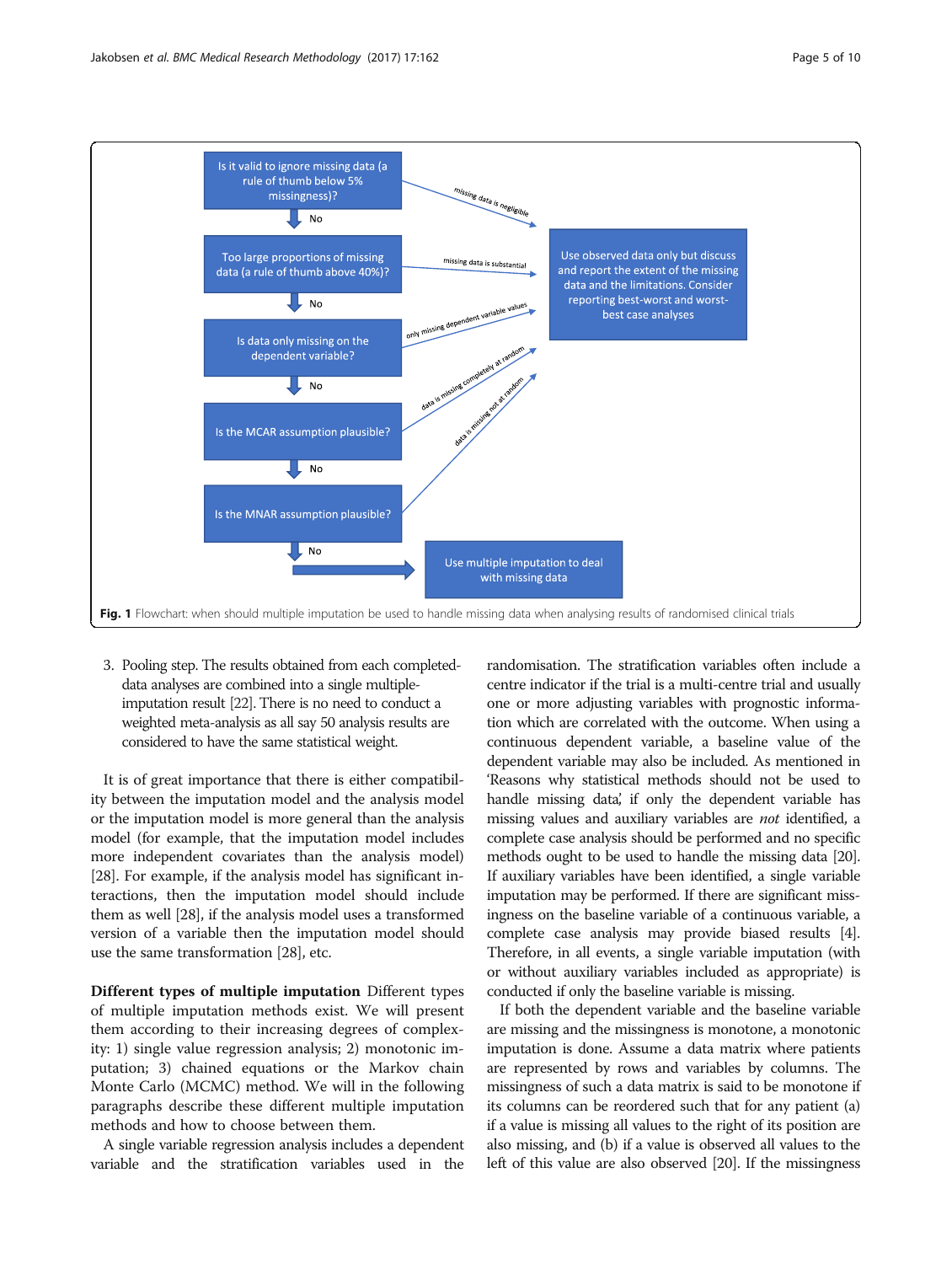is monotone, the method of multiple imputation is also relatively straightforward, even if more than one variable has missing values [\[20](#page-9-0)]. In this case it is relatively simple to impute the missing data using sequential regression imputation where the missing values are imputed for each variable at a time [[20\]](#page-9-0). Many statistical packages (for example, STATA) may analyse if the missingness is monotone or not.

If missingness is not monotone, a multiple imputation is conducted using the chained equations or the MCMC method. Auxiliary variables are included in the model if they are available. We have summarised how to choose between the different multiple imputation methods in Fig. 2.

# Full information maximum likelihood

Full information maximum likelihood is an alternative method for dealing with missing data [\[28\]](#page-9-0). The principle of maximum likelihood estimation is to estimate parameters of the joint distribution of outcome (Y) and covariates  $(X1,..., X_k)$  that, if true, would maximise the probability of observing the values that we in fact observed [[28](#page-9-0), [29\]](#page-9-0). If values are missing in a given patient, we can obtain the likelihood by summing the usual likelihood over all possible values of the missing data provided the missing data mechanism is ignorable. This method is referred to as full information maximum likelihood [[28](#page-9-0), [29\]](#page-9-0).

Full information maximum likelihood has both strengths and limitations compared to multiple imputation.

# Strengths of full information maximum likelihood compared to multiple imputation

- 1) It is simpler to implement, i.e. it is not necessary to go through different steps as when using multiple imputation.
- 2) Unlike multiple imputation, full information maximum likelihood has no potential problems with incompatibility between the imputation model and the analysis model (see 'Multiple imputation'). The validity of the multiple imputation results will be questionable if there is an incompatibility between the imputation model and the analysis model, or if the imputation model is less general than the analysis model [[28\]](#page-9-0).
- 3) When using multiple imputation, all missing values in each generated dataset (imputation step) are replaced by a random sample of plausible values [[22](#page-9-0)]. Hence, unless 'a random seed' is specified, each time a multiple imputation analysis is performed different results will be shown [[22\]](#page-9-0). Analyses when using full information maximum likelihood on the same data set will produce the same results each time the analysis is performed, and the results are therefore not dependent on a random number seed. However, if the random seed value is defined in the statistical analysis plan this problem may be solved.

Limitations of full information maximum likelihood compared to multiple imputation The limitations of using full information maximum likelihood compared to using multiple imputation, is that using full information maximum likelihood is only possible using specially designed software [\[28\]](#page-9-0). Designed preliminary software have been developed, but most of these lacks the features of commercially designed statistical software (for example,

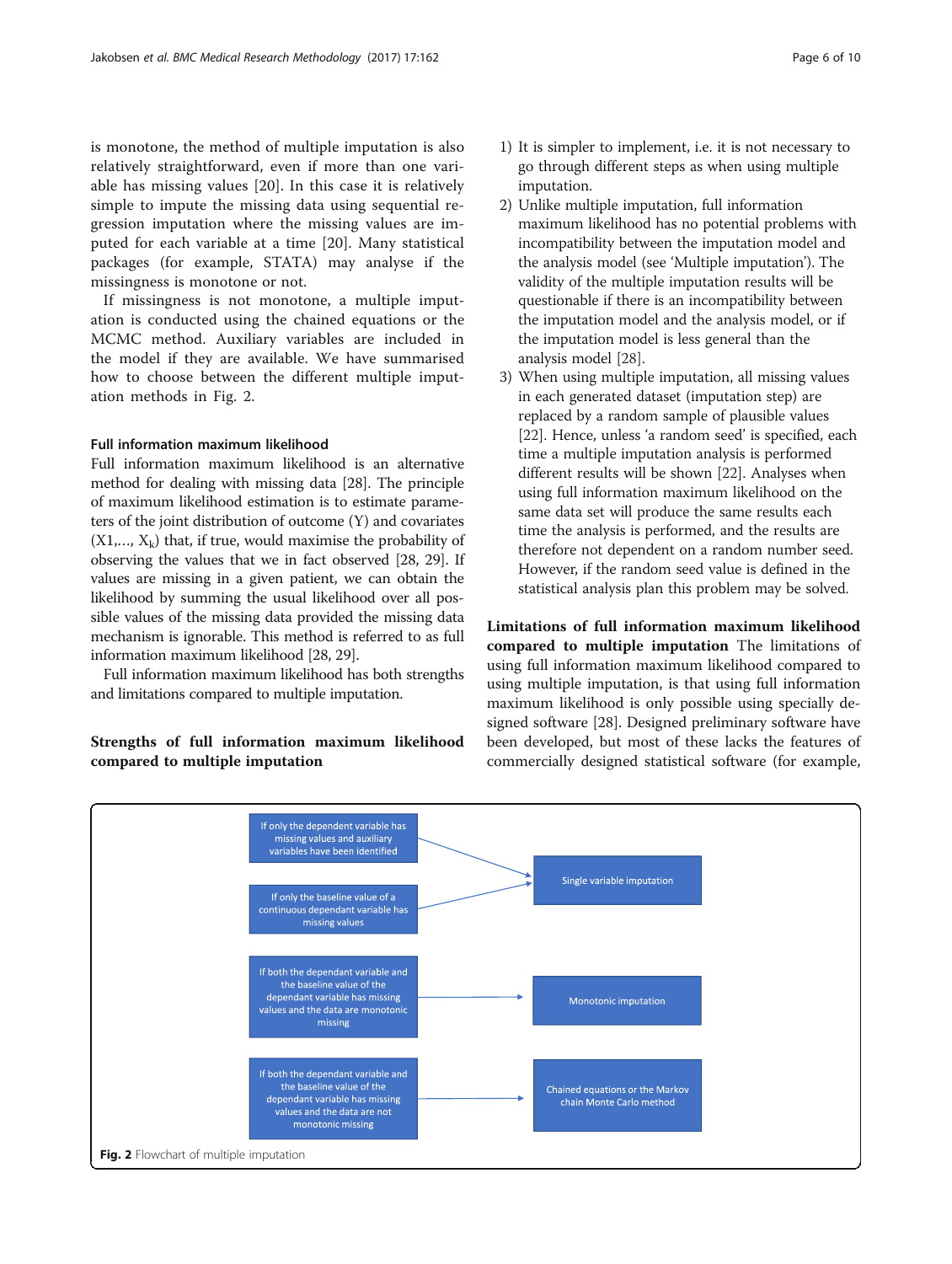STATA, SAS, or SPSS). In STATA (using the SEM command) and SAS (using the PROC CALIS command), it is possible to use full information maximum likelihood but only when using continuous dependent (outcome) variables. For logistic regression and Cox regression, the only commercial package that does provide full information maximum likelihood for missing data is Mplus.

A further potential limitation when using full information maximum likelihood is that there may be an underlying assumption of multivariate normality [\[28\]](#page-9-0). Nevertheless, violations of the multivariate normality assumption may not be that important so it might be acceptable to include binary independent variables in the analysis [[28\]](#page-9-0).

We have in Additional file [1](#page-8-0) included a program (SAS) that produces a full toy dataset including several different analyses of these data. Table 1 and Table [2](#page-7-0) show the output and how different methods that handle missing data produce different results.

# Panel values regression analysis

Panel data are usually contained in a so-called wide data file where the first row contains the variable names, and subsequent rows (one for each patient) contain the corresponding values. The outcome is represented by different variables – one for each planned, timed measurement of

the outcome. To analyse the data, one must convert the file to a so-called long file with one record per planned outcome measurement, including the outcome value, the time of measurement, and a copy of all other variable values excluding those of the outcome variable. To retain the within-patient correlations between the timed outcome measurements, it is common practice to perform a multiple-imputation of the data file in its wide form followed by an analysis of the resulting file after it has been converted to its long form. Proc mixed (SAS 9.4) may be used for the analysis of continuous outcome values and proc. glimmix (SAS 9.4) for other types of outcome. Because these procedures apply the direct maximum likelihood method on the outcome data, but ignore cases with missing covariate values, the procedures may be used directly when only dependent variable values are missing, and no good auxiliary variables are available. Otherwise, proc. mixed or proc. glimmix (whichever is appropriate) should be used after a multiple-imputation. Clearly, a corresponding approach may be possible using other statistical packages.

# Sensitivity analyses

Sensitivity analyses may be defined as a set of analyses where data are handled in a different way as compared

**Table 1** Estimated regression coefficients and standard errors (SE) of data with no values missing; when values are missing completely at random; when outcome blood pressure (BP) is missing at random; when covariate (baseline BP) is missing at random; and when outcome BP is missing not at random

| Type of<br>missingness           | Randomised<br>groups      | Systolic blood<br>pressure<br>(mmHg) at<br>baseline<br>mean (SE) N | Systolic blood<br>pressure<br>(mmHg) at end of<br>trial<br>mean (SE) N | Parameters                         |                                                  |                                       |
|----------------------------------|---------------------------|--------------------------------------------------------------------|------------------------------------------------------------------------|------------------------------------|--------------------------------------------------|---------------------------------------|
|                                  |                           |                                                                    |                                                                        | Intercept<br>estimate<br>(SE)<br>Þ | Baseline blood pressure<br>estimate<br>(SE)<br>Ρ | Intervention<br>estimate<br>(SE)<br>P |
| None                             | Experimental<br>$N = 103$ | $181.6$ (2.90) $N = 103$                                           | $130.8$ (3.17) $N = 103$                                               | $-2.48$<br>(4.69)<br>$P = 0.60$    | 1.013<br>(0.025)<br>P < 0.0001                   | $-50.8$<br>(1.48)<br>P < 0.0001       |
|                                  | Control<br>$N = 97$       | 180.9 (2.98)<br>$N = 97$                                           | $180.9$ (3.13) $N = 97$                                                |                                    |                                                  |                                       |
| <b>MCAR</b>                      | Experimental<br>$N = 103$ | $181.6$ (3.64) $N = 74$                                            | 131.0 (4.02) $N = 74$                                                  | $-6.85$<br>(5.22)<br>$P = 0.19$    | 1.041<br>(0.028)<br>P < 0.0001                   | $-51.2$<br>(1.69)<br>P < 0.0001       |
|                                  | Control<br>$N = 97$       | $181.8$ (3.43) $N = 75$                                            | $182.3$ (3.71) $N = 75$                                                |                                    |                                                  |                                       |
| <b>MAR</b><br>(outcome missing)  | Experimental<br>$N = 103$ | 181.6 (2.90) $N = 103$                                             | 129.7 (3.97) $N = 72$                                                  | $-2.75$<br>(5.13)<br>$P = 0.59$    | 1.015<br>(0.028)<br>P < 0.0001                   | $-51.2$<br>(1.66)<br>P < 0.0001       |
|                                  | Control<br>$N = 97$       | $181.0$ (2.98) $N = 97$                                            | 180.9 (3.13) $N = 97$                                                  |                                    |                                                  |                                       |
| <b>MAR</b><br>(baseline missing) | Experimental<br>$N = 103$ | $181.6$ (2.90) $N = 103$                                           | $130.8$ (3.17) $N = 103$                                               | $-5.32$<br>(5.56)<br>$P = 0.34$    | 1.004<br>(0.034)<br>P < 0.0001                   | $-46.2$<br>(2.22)<br>P < 0.0001       |
|                                  | Control<br>$N = 97$       | 156.2 (2.82) $N = 36$                                              | $180.9$ (3.13) $N = 97$                                                |                                    |                                                  |                                       |
| <b>MNAR</b><br>(outcome missing) | Experimental<br>$N = 103$ | $181.6$ (2.90) $N = 103$                                           | $127.8$ (3.24) $N = 95$                                                | $-8.13$<br>(5.67)<br>$P = 0.15$    | 1.026<br>(0.032)<br>P < 0.0001                   | $-47.6$<br>(2.12)<br>P < 0.0001       |
|                                  | Control<br>$N = 97$       | $181.0$ (2.98) $N = 97$                                            | $163.4$ (5.37) $N = 38$                                                |                                    |                                                  |                                       |

The analyses used in all scenarios were a complete case analysis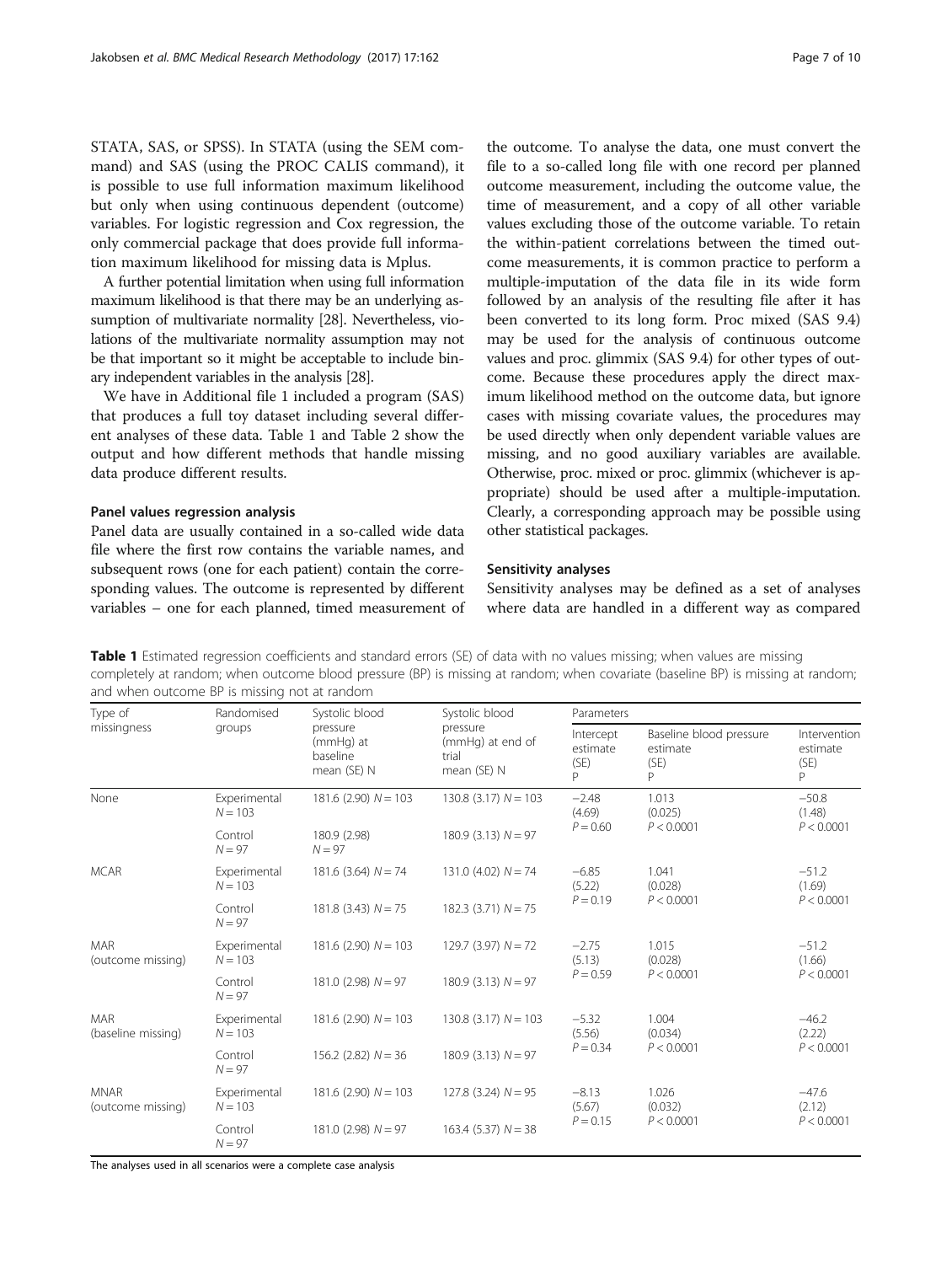<span id="page-7-0"></span>Table 2 Estimated regression coefficients and standard errors (SE) when no values are missing; when data are missing completely at random; when outcome blood pressure (BP) is missing at random; when covariate (baseline BP) is missing at random; and when outcome BP is missing not at random. When values were missing, multiple imputation as well as the maximum likelihood method were used

| Type of missingness                                      | Analysis               | Regression coefficients                             |                                                  |                                                 |  |
|----------------------------------------------------------|------------------------|-----------------------------------------------------|--------------------------------------------------|-------------------------------------------------|--|
|                                                          |                        | Intercept<br>estimate<br>(standard error (SE))<br>P | Baseline blood pressure<br>estimate<br>(SE)<br>P | Outcome blood pressure<br>estimate<br>(SE)<br>P |  |
| No missing values                                        | Complete case analysis | $-2.48$<br>(4.69)<br>0.60                           | 1.013<br>(0.025)<br>< 0.0001                     | $-50.8$<br>(1.48)<br>P < 0.0001                 |  |
| Missing completely at random (MCAR)                      | Multiple imputation    | $-6.11$<br>(5.72)<br>$P = 0.29$                     | 1.037<br>(0.030)<br>P < 0.0001                   | $-51.5$<br>(1.78)<br>P < 0.0001                 |  |
|                                                          | Maximum likelihood     | $-6.85$<br>(5.17)<br>$P = 0.18$                     | 1.041<br>(0.028)<br>P < 0.0001                   | $-51.2$<br>(1.68)<br>P < 0.0001                 |  |
| Missing at random (MAR)<br>(outcome)                     | Multiple imputation    | $-2.60$<br>(5.15)<br>$P = 0.61$                     | 1.014<br>(0.028)<br>P < 0.0001                   | $-51.0$<br>(1.70)<br>P < 0.0001                 |  |
|                                                          | Maximum likelihood     | $-2.75$<br>(5.08)<br>$P = 0.59$                     | 1.015<br>(0.027)<br>P < 0.0001                   | $-51.2$<br>(1.65)<br>P < 0.0001                 |  |
| Missing at random (MAR)<br>(baseline blood pressure)     | Multiple imputation    | $-6.09$<br>(5.37)<br>$P = 0.26$                     | 1.026<br>(0.029)<br>P < 0.0001                   | $-51.1$<br>(2.16)<br>P < 0.0001                 |  |
|                                                          | Maximum likelihood     | $-5.49$<br>(5.41)<br>$P = 0.31$                     | 1.026<br>(0.032)<br>P < 0.0001                   | $-50.2$<br>(2.18)<br>P < 0.0001                 |  |
| Not missing at random (MNAR)<br>(outcome blood pressure) | Multiple imputation    | $-8.64$<br>(5.07)<br>$P = 0.089$                    | 1.026<br>(0.028)<br>P < 0.0001                   | $-47.5$<br>(1.99)<br>P < 0.0001                 |  |
|                                                          | Maximum likelihood     | $-8.13$<br>(5.61)<br>$P = 0.15$                     | 1.026<br>(0.032)<br>P < 0.0001                   | $-47.6$<br>(2.09)<br>P < 0.0001                 |  |

For comparison the results of an analysis of the data without any values missing is also shown

to the primary analysis. Sensitivity analyses may show how assumptions, different from those made in the primary analysis influence the results obtained [\[3](#page-9-0), [6](#page-9-0)]. Sensitivity analysis ought to be predefined and described in the statistical analysis plan, but additional post hoc sensitivity analyses might be warranted and valid. When the potential influence of missing values is unclear, we recommend the following sensitivity analyses:

1. We have already described the use of best-worst and worst-best case sensitivity analyses to show the range of uncertainty due to missing data (see Assessment of whether methods ought to be used to handle missing data). Our previous description of the best-worst and worst-best case sensitivity analyses was related to missing data on either a dichotomous or a continuous dependent variable, but these sensitivity analyses may also be used when data are missing on stratification variables, baseline values, etc. The potential influence of missing data should be

assessed for each variable separately, i.e., there should be one best-worst and one worst-best case scenario for each variable (dependent variable, the outcome indicator, and the stratification variables) with missing data.

2. If it is decided that, for example, multiple imputations should be used, then these results should be the primary result of the given outcome. Each primary regression analysis should always be supplemented by a corresponding observed (or available) case analysis.

# When mixed-effect methods are used

Using a multi-centre trial design will often be necessary to recruit a sufficient number of trial participants within a reasonable time frame [[30](#page-9-0)]. A multi-centre trial design also provides a better basis for the subsequent generalisation of its findings [\[30](#page-9-0)]. It has been shown that the most commonly used analysis methods in randomised clinical trials perform well with a small number of centres (analysing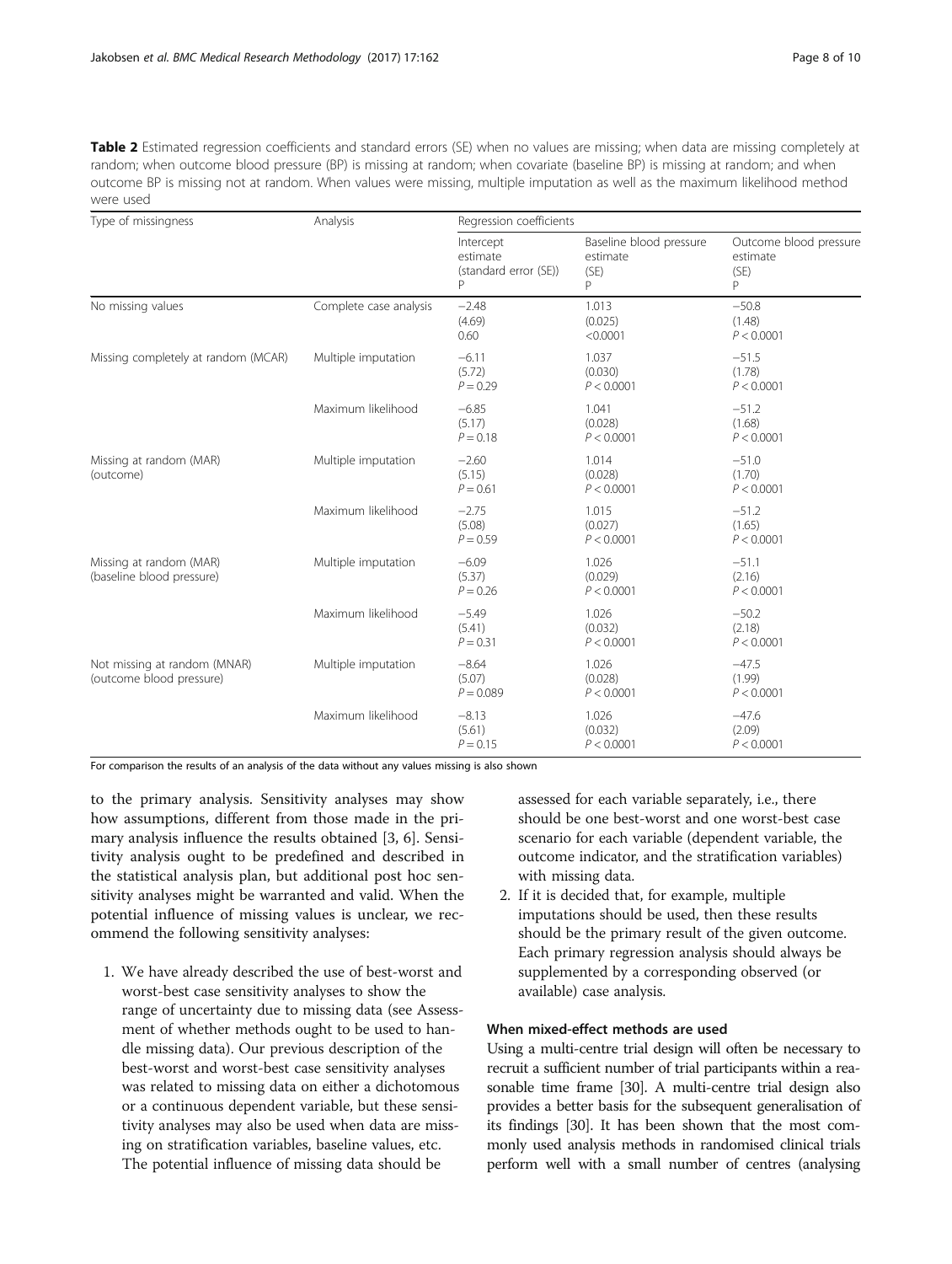<span id="page-8-0"></span>binary dependent outcomes) [\[31](#page-9-0)]. With a relatively large number of centres (50 or more), it is often optimal to use 'centre' as a random effect and to use mixed effect analysis methods. It will often also be valid to use mixed-effect analysis methods when analysing longitudinal data [\[32\]](#page-9-0). It might in some circumstances be valid to include the 'random effect' covariate (for example 'centre') as a fixed-effect covariate during the imputation step and then use mixed model analysis or generalised estimating equations (GEE) during the analysis step [\[29, 33\]](#page-9-0). However, the application of a mixed-effects model (with, for example, 'centre' as a random effect) implies that the multi-layered structure of the data must be taken into consideration when modelling the multiple imputation. Now, commercial software is not directly available to do so. However, one may use the REALCOME package which may be interfaced with STATA [22]. The interface exports the data with missing values from STATA to REALCOM where the imputation is done taking the multilevel nature of the data into account and using a MCMC method which includes continuous variables and by using a latent normal model also allows a proper handling of discrete data [22]. The imputed datasets may then be analysed using the STATA 'mi estimate:' command which may be combined with the 'mixed' statement (for a continuous outcome) or the 'meqrlogit' statement for binary or ordinal outcome in STATA [\[22\]](#page-9-0). In the analysis of panel data, however, one may easily find oneself confronted with a situation where data include three or more levels, for example, measurements within the same patient (level-1), patients within centres (level-2), and centres (level-3) [[22](#page-9-0)]. Not to get involved with a rather complicated model which may lead to lack of convergence or unstable standard errors and for which commercial software is not available, we would recommend either treating the centre effect as fixed (directly or following the merging of small centres into one or more appropriately sized centres, using a procedure that must be prescribed in the statistical analysis plan) or exclude centre as a covariate. If randomisation has been stratified by centre, the latter approach will lead to an upward bias of the standard errors resulting in a somewhat conservative test procedure [\[12\]](#page-9-0).

# **Discussion**

Missing data will always be a limitation when interpreting trial results; even if the data are MCAR, the missing data will result in loss of statistical power. These limitations due to missing data should always be thoroughly considered and discussed by the trialists. As always, prevention is better than cure. To mount professional prevention, trials need to be focused and pragmatic. Trial results based on data with missing values should always be interpreted with caution. It is not possible to differentiate between MAR and MNAR so the validity of the underlying assumptions behind, for example, multiple imputation may always be questioned, and when the data are MNAR, no methods exist to handle missing data appropriately. However, the best-worst and worstbest case analyses will for dichotomised data always show the widest possible range of uncertainty and for continuous data a possible range of uncertainty given 95% of the normally distributed observed data. The primary conclusion on intervention effects should often be related to the this shown range of uncertainty.

Handling missing data validly is an important, yet difficult and complex, task. We have presented practical flowcharts on how to deal with missing data when analysing results of randomised clinical trials. It is beyond the scope of this paper to describe how to deal with the multiple and often very complex statistical issues when, for example, using multiple imputation. It is often advisable to consult knowledgeable persons with statistical expertise when analysing trial results, and this paper does not in any way change this need. However, we have presented a practical guide and an overview of the steps that always need to be considered during the analysis stage of a trial.

# Conclusion

We present a practical guide and flowcharts describing when and how multiple imputation should be used to handle missing data in randomised clinical trials.

# Additional file

[Additional file 1:](dx.doi.org/10.1186/s12874-017-0442-1) Program (SAS) that produces a full toy dataset including several different analyses of these data. (DOCX 16 kb)

#### Abbreviations

MAR: Missing at random; MCAR: Missing completely at random; MCMC: Markov chain Monte Carlo; MNAR: Missing not at random

### Acknowledgements

None.

## Funding

We have received no specific funding for this study. The work was conducted as part of our jobs at the Copenhagen Trial Unit, Centre for Clinical Intervention Research, Copenhagen, Denmark.

### Availability of data and materials

All data generated or analysed during this study are included in this published article.

#### Authors' contributions

JCJ wrote the first draft. PW, CG, and JW all contributed significantly with comments and suggestions for improvement of the manuscript. PW constructed and programmed the examples of Additional file 1. All authors accepted the final draft. All authors read and approved the final manuscript.

### Ethics approval and consent to participate

Not applicable.

## Consent for publication

Not applicable.